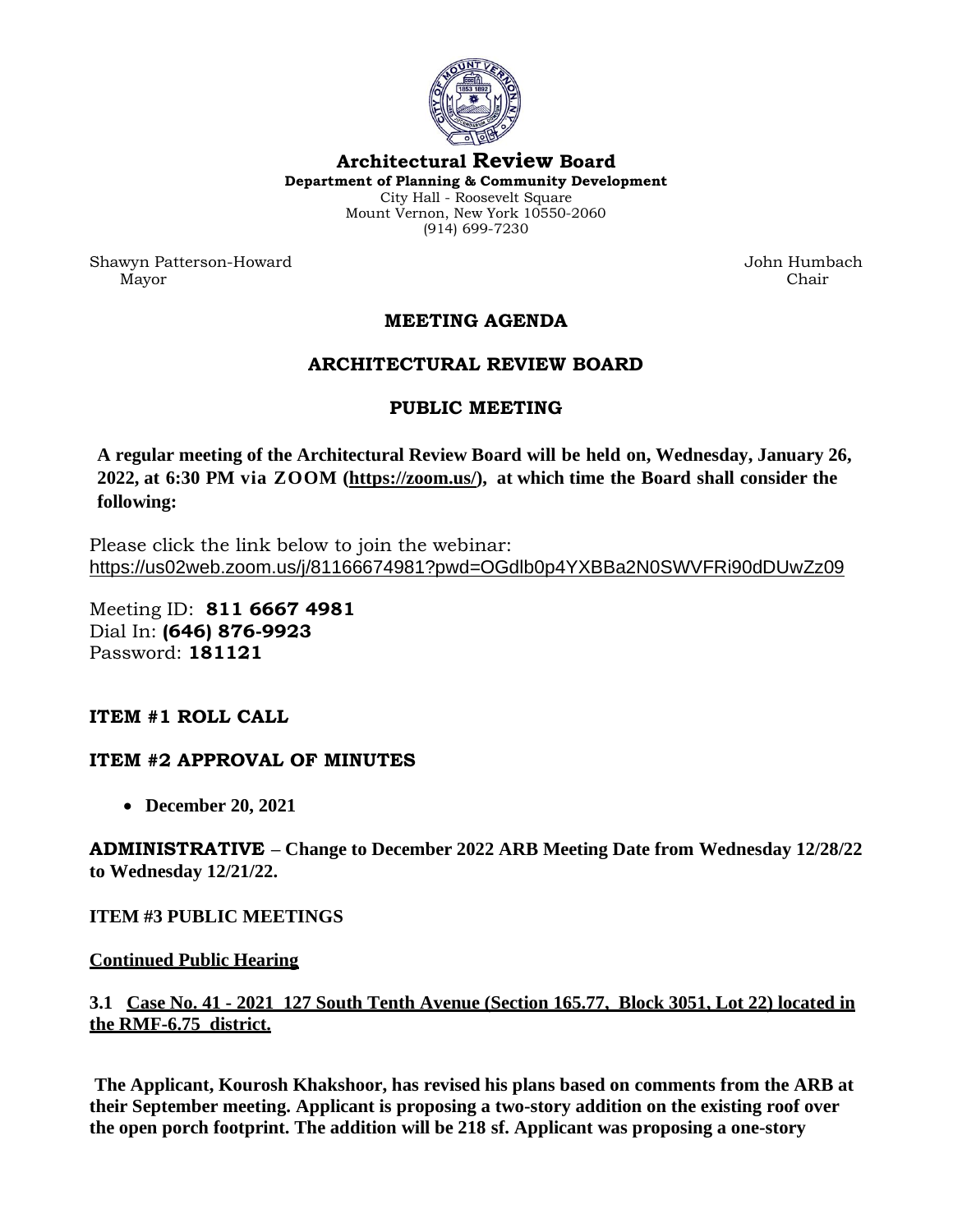**sunroom on the existing roof over the open porch footprint. The sunroom area would be 143 sf. Applicant proposes to rebuild the existing roof over the open porch.** 

**The ARB already confirmed that the proposed action is a Type II action at their September meeting.** 

#### **New Public Hearing**

**3.2 Case No. 55-2021 119 Gramatan Avenue (Section 165.62, Block 1122, Lot 9) in the NB (Neighborhood Business) District.** 

**The Applicant is PCSB (Putnam County Savings Bank) which is seeking a certificate of appropriateness to renovate the exterior of the vacant former bank building on Gramatan Avenue and reuse it as a new savings bank. The subject property is on the northeast corner of West Sydney and Gramatan Avenues.** 

**Project includes the renovation of the exterior walls of the existing building, including exterior wall upgrades with new metal studs, provide Boston mill genuine clay thin brick veneer with patterned bricks at southwest corner of the building, existing roof remains undisturbed with seam classic metal roofing system pearl black going on top of roof. Renderings show planters in front of the bank building, metal awning and a new triangular pediment with the sign at the entrance.**

**SERQA Determination – The proposed action is a "Type II" action under SEQRA NYS DEC 617.5 (c) (7)** *"construction or expansion of a primary or accessory/appurtenant, non-residential structure or facility involving less than 4,000 square feet of gross floor area and not involving a change in zoning or a use variance and consistent with local land use controls. There is no change to the interior of the bank"*

#### **New Public Hearing**

## **3.3 Case No. 1 - 2022 254 West 2nd Street (Section 168.28, Block 3010, Lot 11) located in the RMF-6.75 district.**

**Applicant is Victor Clavell is requesting a certificate of appropriateness for a singlefamily residence at 254 West 2nd Street. The subject property is at the northeast corner of West 2nd Street and Vista Place in the RMF-6.75 zone. The project includes replacement of exterior siding with 2" insulation and stucco. The windows will remain untouched. The remainder of the Project is interior renovation.** 

**SERQA Determination** – The proposed action is a "Type II" action based on 617.5 (c)(12) "*construction or expansion of a single family, a two-family or a three-family residence on an approved lot ......"* therefore, ending the SEQRA process.